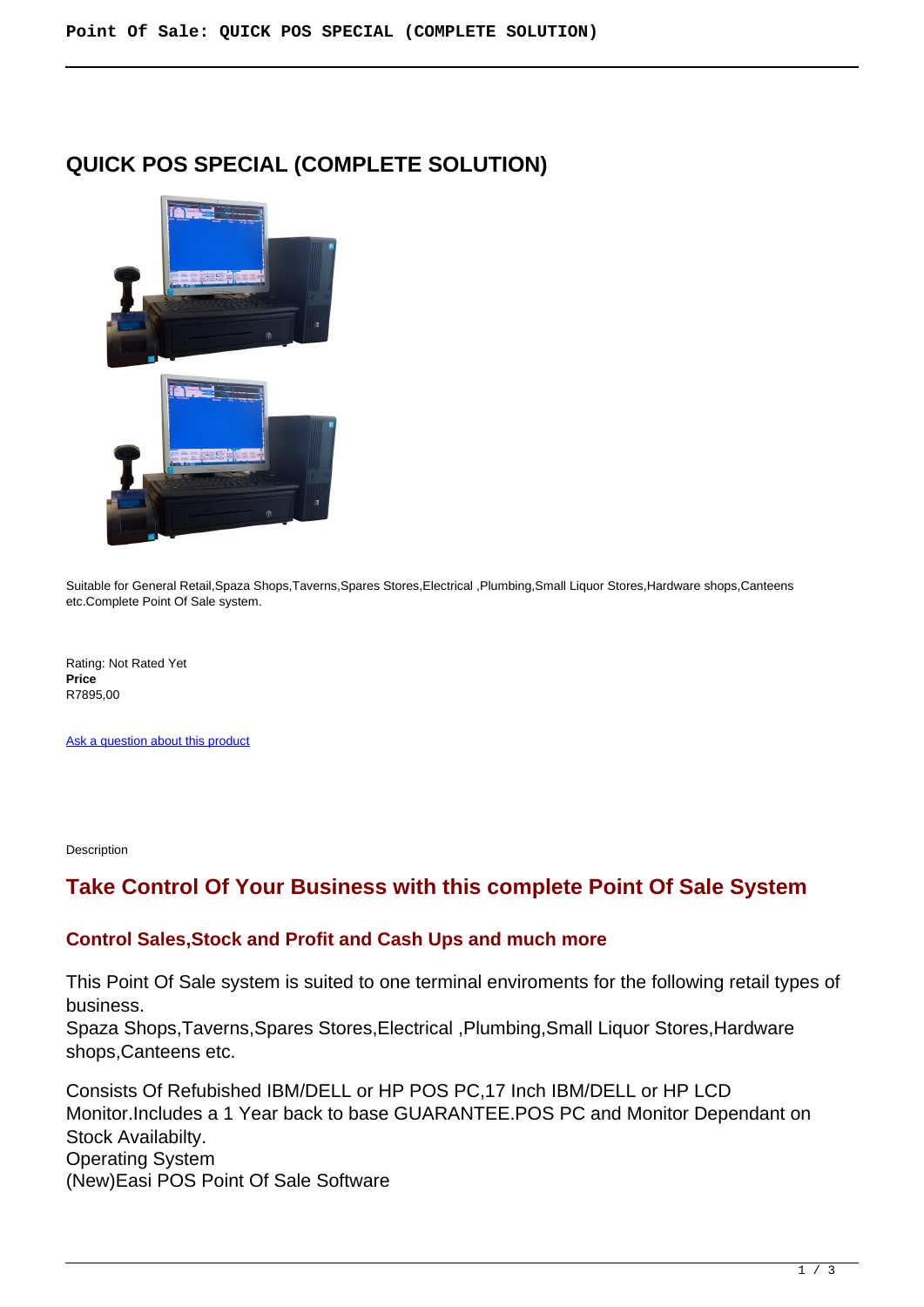(New)Easy Scan 2000 Barcode Scanner (New)Cash Drawer 8 Coin 4 Note (New)Easy Print 58mm Thermal Point Of Sale Printer

Setup and 2 Hours training at our offices or remote setup and training via the internet.

### **FEATURES**

Full Barcode Scanning for fixed prices as as well as price imbedded barcodes for Butcheries and Fruit & Veg Shops.Easy Pos also supports the generation and printing of barcodes for items without barcodes. Easy Pos can also be linked to a label printer to print barcode labels.

[User setup for Supervisor,Manager and Cashier with Void Control and Access right Setup](images/retail/User_And_Security.jpg) ( **Click For Preview)**

User Logon using User code,Bar Code,Magnetic Card or Fingerprint Reader

[Comprehensive Daily Cash Up Reporting for System Users and Turnover Reporting including](images/retail/CashUpReport.jpg) [Void Transactions andPayout Transactions](images/retail/CashUpReport.jpg) (**Click For Preview)**

Fully configurable Keyboard Layout

[Sales,Stock and Profit Management with easy to understand Reporting](images/retail/Item_Sales_Report.jpg) (**Click For Preview)**

[Sample Report \(](images/retail/Item_Sales_Report.jpg)**Click For Preview)**

Receipt On/Off Function with after transaction Receipt Printing

[Comprehensive Lay Buy Management Function for Clothing and Furniture Stores.\(](index.php?option=com_content&view=article&id=22)**Click To Watch Video**)

Hold Sale Function,to put a sale on hold to assist another customer (While first customer fetches his wallet Etc) .

[Delivery Management for TakeAways ,Fast Food or for use for in Hardware and Furniture](index.php?option=com_content&view=article&id=21) [Retail. \(](index.php?option=com_content&view=article&id=21)**Click To Watch Video**)

[Receive and Track Foreign Currency Payments for Airports and Countries where Multiple](index.php?option=com_content&view=article&id=23) [Currencies are used. For Example Zimbabwe, Mozambique, Angola,Malawi etc](index.php?option=com_content&view=article&id=23) **(Click To Watch Video)**

## **Simple And Easy To Use**

Installation and Delivery Options

Option 1

You can make an appointment to view a demonstration at our offices at our offices and we will train you how to use the system to manage your business.This normally takes about an hour